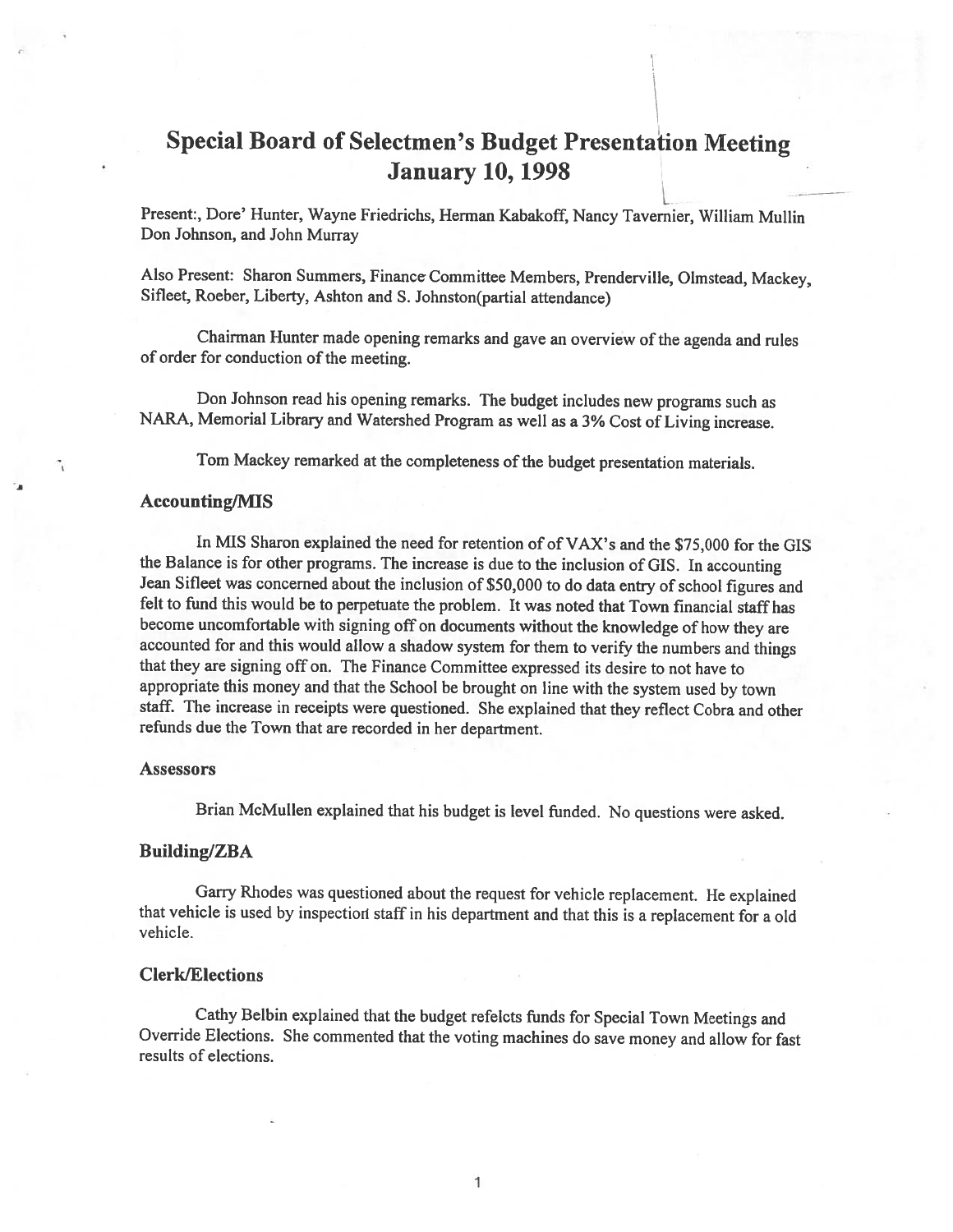# **COA**

Carol Lake explained that the increase in her budget is for the Van used by seniors. LRTA now requires that all repairs be done by their repairman. She is hoping on <sup>a</sup> replacement for this current van as it has high mileage.

# Collector/Finance

John Murray presented the budget for Finance. He noted that it is up less than 1%. However, the upcoming election could affect the debt line. He was asked about the retirement monies noted in the Budget and explained the use of these monies.

## Engineering

David Abbt spoke about proposed Sidewalk Projects and Landfill closure and noted that the Closure could not be handled in house as EPA would not allow it. He noted that he does not see any problems with the stock <sup>p</sup>iling of clay concep<sup>t</sup> for the landfill as it is <sup>a</sup> concep<sup>t</sup> that is accepted by the State at this site. Bill wanted to see the net numbers and better costs. Don felt that we could not ge<sup>t</sup> the numbers at this time. As they are still in negotiations and it would depend on the contract moving forward or not.

The Finance Committee asked about Consultants, He noted that they hire specialized consultants for specialized projects.

## Fire

Chief Craig said his budget requested funds for salaries for <sup>43</sup> career firefighters as well as other operating expenses. He has asked for funds to begin to replace the protective gear as well as <sup>a</sup> Digital Alarm System Monitor. They still have the continuing sicktime problem even after several new monitoring practices such as requiring notes, following up on absences and by not filling shifts. He said they are looking at residential and Commercial growth and how it pertains to the Fire Department including the increase in traffic. Jean asked about <sup>a</sup> <sup>p</sup>lan to reduce sick time. He said that they instituted the <sup>p</sup>lan last year but it was not working out as well as they had hoped. Tom Mackey asked about the status of the Police/Fire feasibility study. Don responded that it will be underway in several weeks.

## Health/Nursing

The Nursing service is requesting monies from Fund Balance to begin <sup>a</sup> Maternal Health Care Program to address the trend of early hospital releases of Maternity patients. Doug also outlined the other Health Department requests for <sup>a</sup> document scanner and colorimeter Analyst. The scanner is par<sup>t</sup> of the GIS program and will be available for other departments use. He also outlined the reques<sup>t</sup> for Watershed project to hopefully gain access to the Assabet River to increase the number of properties included in the Town Sewer districts.

They did not receive the Grant this year for the Anti-Smoking education. They however, continue to fund the smoking cessation program through Nursing Enterprise funds.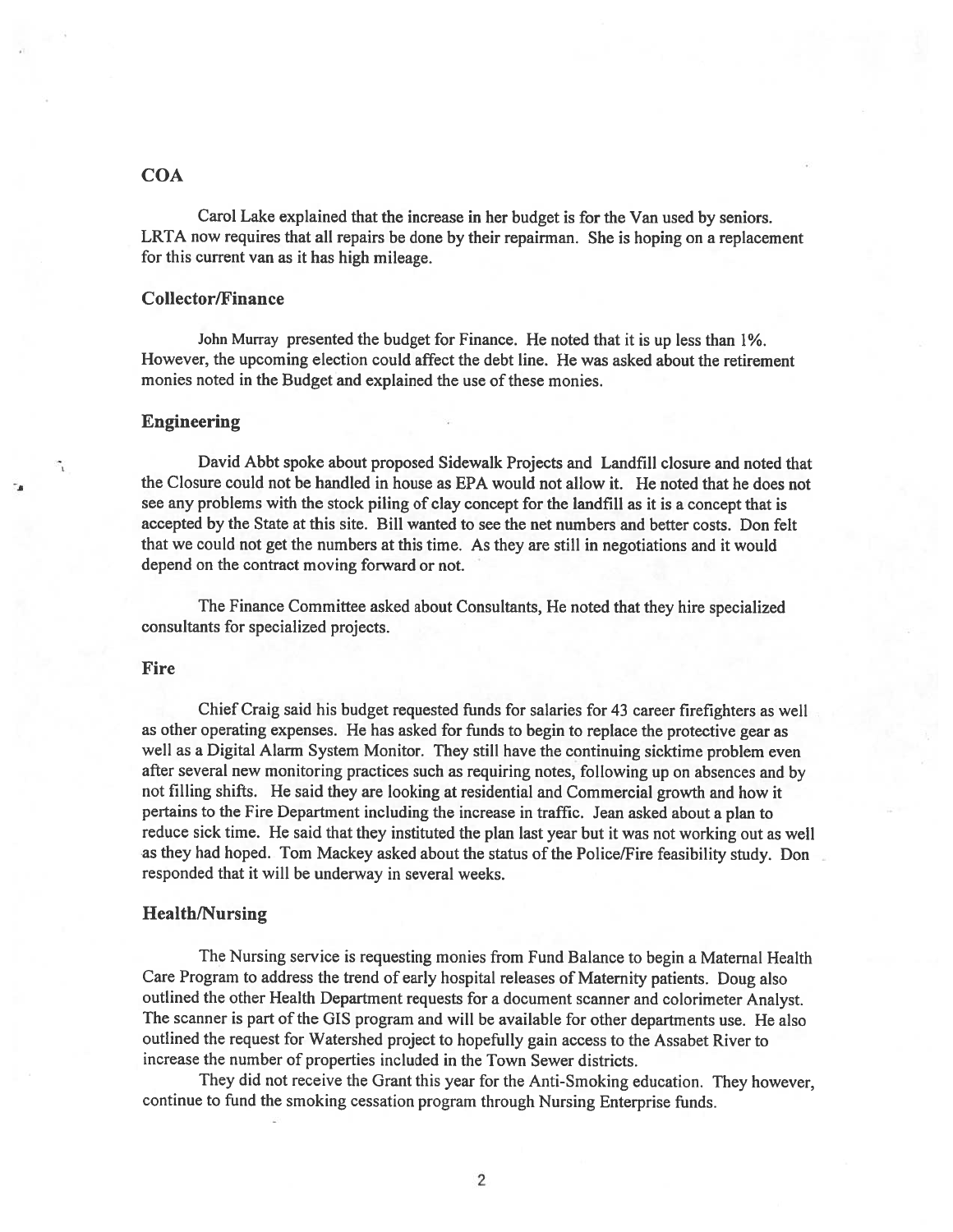# Highway/NESWC

Dick Howe announced his retirement and plans to continue to broker trash as <sup>a</sup> consultant to the Town. It is hoped to retain him on the 20 hr/week consultants position until the expiration of the NESWC Contract. He said that his budget is down due to the lack of big projects. John Murray explained the Chapter 90 expenditures. Wayne asked about Revenues. John spoke about NESWC and Monies used to offset operations. Dick explained the need for the new loader for the transfer station and Dump truck that will complete the replacement program for at least five years. His budget also contains requests for two vehicles for Engineering and Building Dept. Use.

# Veterans' Services

Herman asked about the \$15,000 request. Charlie noted that it was <sup>a</sup> figure carried in the event we had any eligible veteran's that needed monetary help. It was noted that while the State reimburses 75%, they are indeed very slow with that reimbursement. He noted that they have dispursed funds to 15 vets as well as referral to other programs. He has attended several conferences about Veteran's issues. John Prendiville asked how people know what is available. Charlie has pu<sup>t</sup> the word out to organizations as well as through Town staffthat tend to deal with citizens that might require help.

Nancy asked the status of the Town Employees being able to purchase Dental and long term disability insurance's. He noted that he has looked at these both and that the Town is "Black Listed" for LTD and that he had investigated the possibility of employees joining <sup>a</sup> group on their own as the individual Dental is too costly.

## Memorial Library

Wanda outlined the reques<sup>t</sup> for the New Library Implementation and the need for additional personnel as the library will now be two stories and will require two desks. The construction progress is going well with <sup>a</sup> delay this pas<sup>t</sup> week in regard to the steel and the weather not cooperating. Several questions were asked about the Valincourt house and other questions that she deferred to Dean Charter. She reported that the temporary location is <sup>a</sup> big hit with residents in South Acton. They have continued with high patron circulation numbers.

#### West Acton Library

No questions, budget is lower because new Librarian is at <sup>a</sup> lower salary step and the MIS reduction is due to the Minuteman Network not being implemented. They <sup>p</sup>lan to increase Tot Time and Large print editions. They are continuing to deliver books to patrons.

#### Manager

The two capital projects, NARA and Millenium Celebrations were discussed. The money is for seed money. They plan to use the NARA for the Millenium Celebration because of the theater and it will lend itself to bands and performers.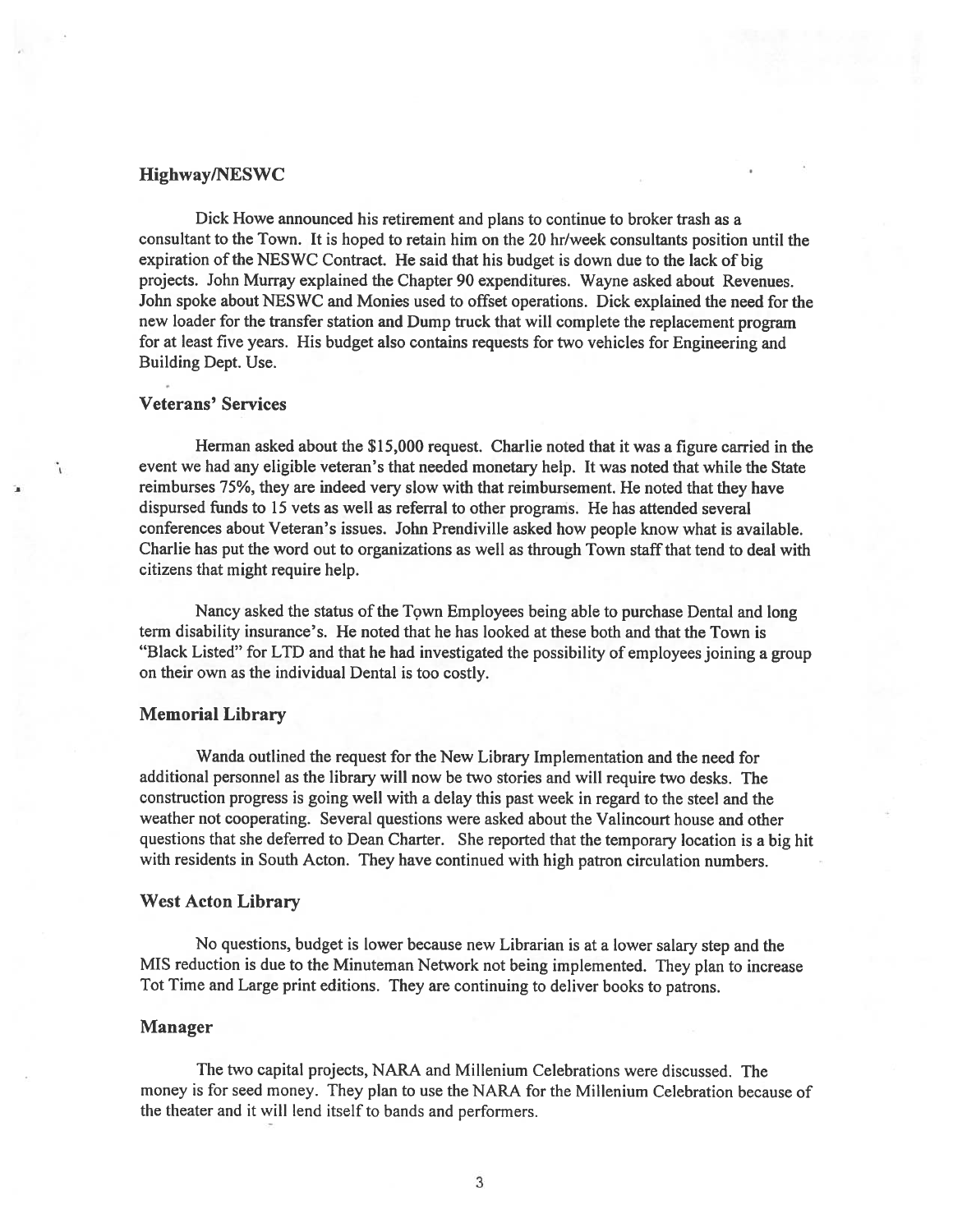The Board asked about Professional Development. Don said that they had <sup>a</sup> problem with each department having <sup>a</sup> separate account. He now has combined the funds and each department retains <sup>a</sup> couple of hundred dollars so they can go to spur of the moment conferences and seminars. This has resulted in being able to send more people and do in-house training.

## Mun. Prop.

Dean Charter explained duties and his requests. He noted that some of his Personnel requests had changed due to the transfer to the Natural Resources Budget. He said he would like to have the Clock repaired at Town hall, this would allow the chiming to be controlled and programme<sup>d</sup> to chime when desired. He also discussed the painting issues at Town Hall. He has also requested funds for a re-use study of 17 Woodbury Lane. Bill asked if the Morrison Land could be included. He thought not as the Morrison Home is currently occupied. The tennis courts at Elm Street he felt should be removed due to <sup>a</sup> high water problem and relocated perhaps to another location such as NARA. Nancy noted that West Acton residents may not be <sup>p</sup>leased with the relocation. Bill wanted to be sure that the CD building was painted this year and that the Town Hall lights on the tree be looked at for <sup>a</sup> better appearance. Dean outlined the <sup>p</sup>lan to address the tree and will be trimming it in the spring to better shape it to accommodate the lights. He said the paint is purchased for the CD Building and anticipates the project will be completed.

The numbers for the Library that were discussed during Wanda's presentation will be prepared and brought to the Board at the next meeting of the BOS.

# Natural Resources

Tom Tidman outlined the projects included in the Capital Budget. Most are tied to the NARA and Morrison Properties. They will need <sup>a</sup> building to store the equipment that will be required to maintain those properties as well as other parcels. Municipal Properties will have space for storage as well. They anticipate the need for two grounds people and <sup>a</sup> Recreation Director. funds are also requested for handicapped modifications to the Chapel and several <sup>p</sup>ieces of equipment for use by the Cemetery Division.

#### Planning

Roland explained that the Budget is level funded excep<sup>t</sup> for mileage and <sup>a</sup> reques<sup>t</sup> for an increase of <sup>10</sup> hours in clerical help. Herman questioned the High and <sup>62</sup> Traffic Light. He wanted to know why it was not recommended. It was explained that the light was funded partially through donations and that the reques<sup>t</sup> for the balance was brought to Town Meeting, which voted not to appropriate the funds to install the lights. Roland said he included it because he felt he has an obligation to presen<sup>t</sup> it.

#### Police

Chief Robinson outlined his budget. The cruiser replacement will be in the two replaced cycle and therefore that line item was decreased to reflect that. Nancy asked about the status of <sup>a</sup> Battered Women's group since the statistics illustrated <sup>a</sup> need in the community. He was also